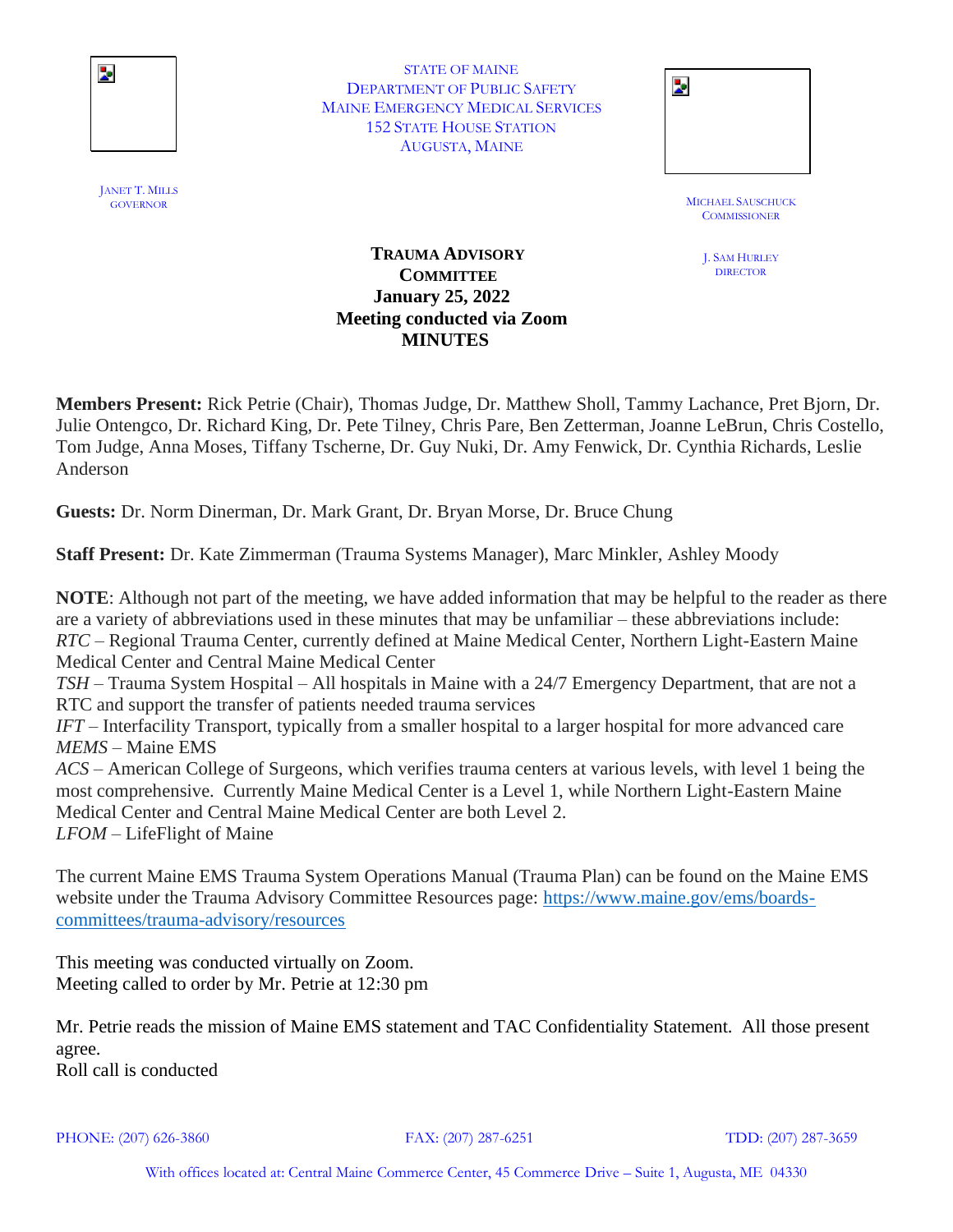Meeting Minutes July 27, 2021 meeting minutes presented **Motion to accept as written by Bjorn, 2nd by Moses, all in favor** October 26, 2021 TAC did not have a quorum, so should be considered Notes as no official action December 28, 2021 Emergency Meeting minutes presented **Motion to accept as written by Dr. Ontengco, 2nd by Dr. Zetterman, all in favor**

Interview Committee formed for open TAC member positions of: At-large, system user, and a surgeon Dr. Ontengco, Dr. Scholl, LaChance, Bjorn, Zetterman, Petrie, Dr. Zimmerman volunteer to be the members

### CMMC Update by LaChance

Continuing with monthly trauma education days  $(4<sup>th</sup>$  Friday of every month), this Friday is abdominal surgical issues with COVID, will email link to join to all. Conducting via Zoom has resulted in larger attendance than ever before.

EMMC Update by Bjorn At capacity for providers, some new surgical team members, COVID does not seem to be affecting trauma numbers, still very busy

MMC Update by Dr. Ontengco Very busy, ATLS March  $8 \& 9$ , couple open spots. Hope to do an instructor course in the future

Ashley Moody is introduced by Dr. Zimmerman as the new Maine EMS Systems of Care Coordinator, and working with TAC, MSA and Cardiovascular consortium. Ashley provides a brief bio.

Dr. Sholl & Dr. Dinerman present on project of a draft letter entitled Maine EMS TAC "Trauma Transfer Guidance" Document to clarify interfacility transfers and become a portion of trauma plan. They were tasked by the TAC with use of Interfacility Transports (IFT) and balancing patient needs with the resources and aspects of Maine Trauma System. This was to look at options of Level 3 trauma hospitals in both instability and stability as well as those with a hospital work up vs non-hospital work up. Need for guidance and used draft language from Bjorn and built upon it to create a robust document in a straightforward manner. Goal was to capture the principles and guidance while being direct.

Dr Nuki asks about adding facility names to this document, Petrie expressed concerns about changes in facility status and keeping document current. Dr. Richards asks about including CMMC as a likely Level 3. Hurley states that ACS is meeting to discuss CMMC status within the next week or so. Judge also expresses concern with hospital names being included, and instead focusing on trauma in Maine and that includes everyone. Costello states names should be on website for access and public info.

# **Motion to accept document as written by Judge, 2nd by Pare, Motion carries 18 yes, 1 No (Dr. Ontengco), 0 abstentions**

Dr. Zimmerman presents letter from Maine EMS TAC to all Maine acute care hospitals clarifying "Access to Neurosurgeons for Trauma Patients"

**Motion to accept letter, with addition of a date, as written by Tscherne, 2nd by Bjorn, Motion carries 19 Yes, 0 No, 0 abstentions**

Letter will be sent by TAC with assistance of Maine EMS Discussion about TAC doing regular updates and review to improve communication with all trauma system hospitals.

PHONE: (207) 626-3860 FAX: (207) 287-6251 TDD: (207) 287-3659